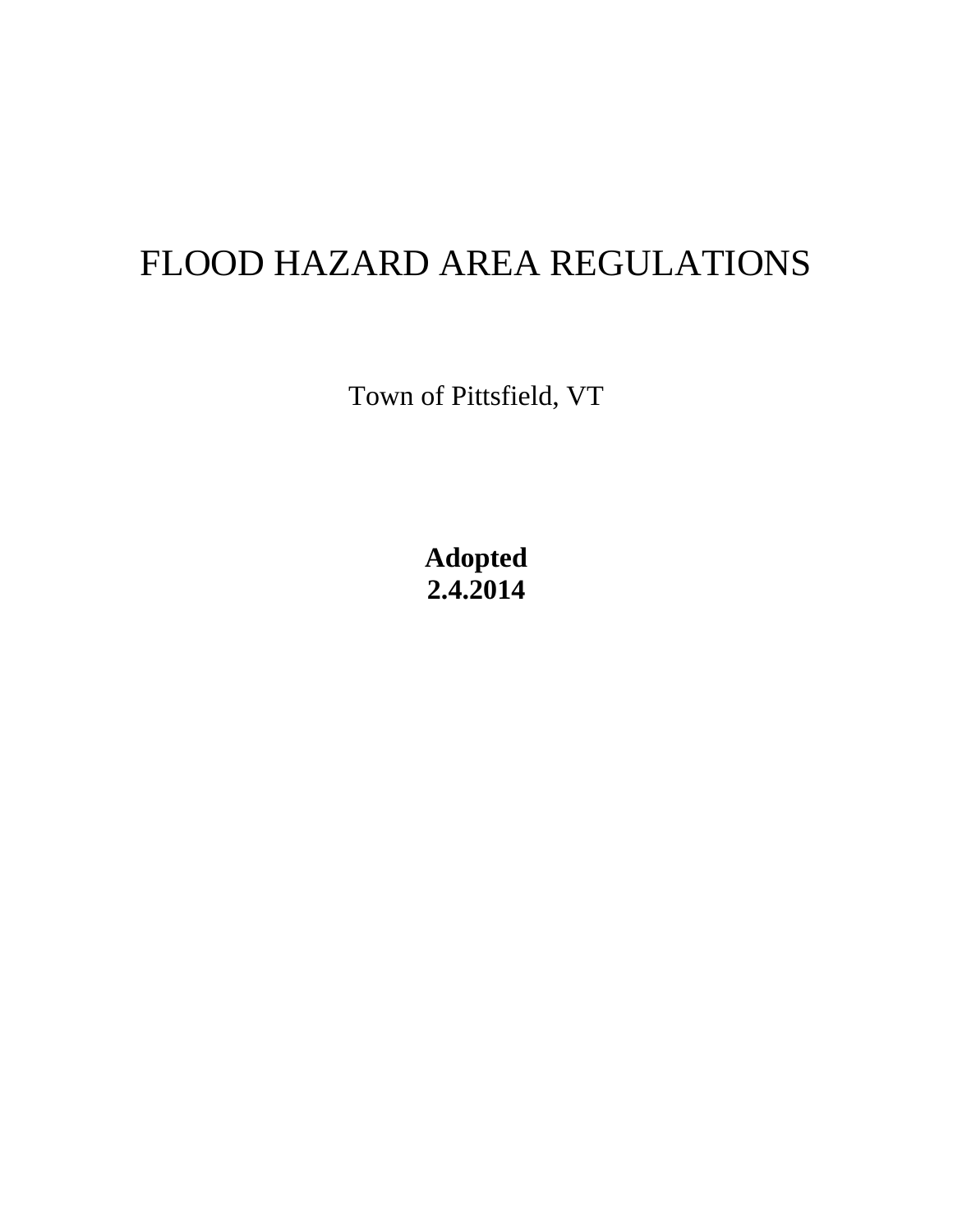# **Contents**

| В. |  |
|----|--|
|    |  |
|    |  |
|    |  |
|    |  |
|    |  |
|    |  |
|    |  |
|    |  |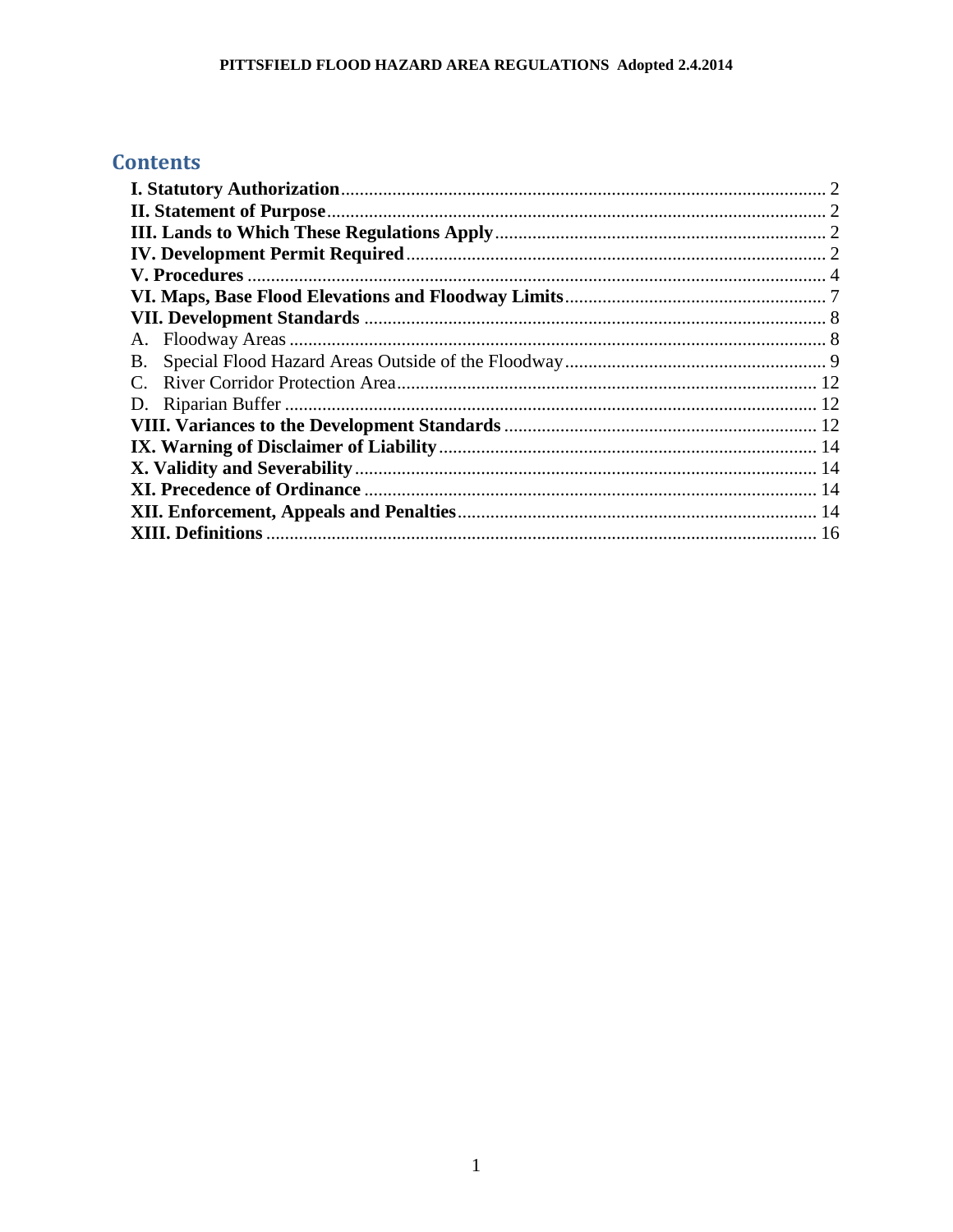# <span id="page-2-0"></span>**I. Statutory Authorization**

To effect the purposes of 10 V.S.A. Chapter 32, and in accordance with 24 V.S.A. § 4424, §4411 and §4414, there is hereby established an ordinance for areas of special flood hazard in the Town of Pittsfield, Vermont.

# <span id="page-2-1"></span>**II. Statement of Purpose**

It is the purpose of this ordinance to:

- A. Implement the goals, policies, and recommendations in the current municipal plan;
- B. Minimize and prevent the loss of life and property, the disruption of commerce, the impairment of the tax base, and the extraordinary public expenditures and demands on public services that result from flooding and other flood related hazards; and
- C. Ensure that the design and construction of development in flood and other hazard areas are accomplished in a manner that minimizes or eliminates the potential for flood and loss or damage to life and property; and
- D. Manage all flood hazard areas designated pursuant to 10 V.S.A. § 753, 1422 and 1427; and
- E. Assist the state, municipalities, and individuals eligible for federal flood insurance and other federal disaster recovery and hazard mitigation funds as may be available.

# <span id="page-2-2"></span>**III. Lands to Which These Regulations Apply**

These regulations shall apply to all areas in the Town of Pittsfield, Vermont identified as areas of special flood hazard in and on the most current flood insurance studies and maps published by the Department of Homeland Security (DHS), Federal Emergency Management Agency (FEMA), National Flood Insurance Program (NFIP), as provided by the Secretary of the Agency of Natural Resources pursuant to 10 V.S.A. § 753 as well as lands designated as river corridor protection areas identified by the State of Vermont Agency of Natural Resources (pursuant to 10 V.S.A. §§ 1422 and 1427) as final or provisional and any revisions thereafter that are subject to erosional force or overland flooding, which are hereby adopted by reference and declared to be part of these regulations.

# <span id="page-2-3"></span>**IV. Development Permit Required**

A permit is required, to the extent authorized by State law, for all proposed construction or other development (including mining, dredging, filling, grading, paving, excavation or drilling operations, storage of equipment or materials or the placement of manufactured homes) in areas of special flood hazard.

- A. The following are exempt from regulation under this ordinance:
	- 1. Silvicultural activities not involving the use of buildings and conducted in accordance with Vermont Department of Forest and Parks' Acceptable Management Practices;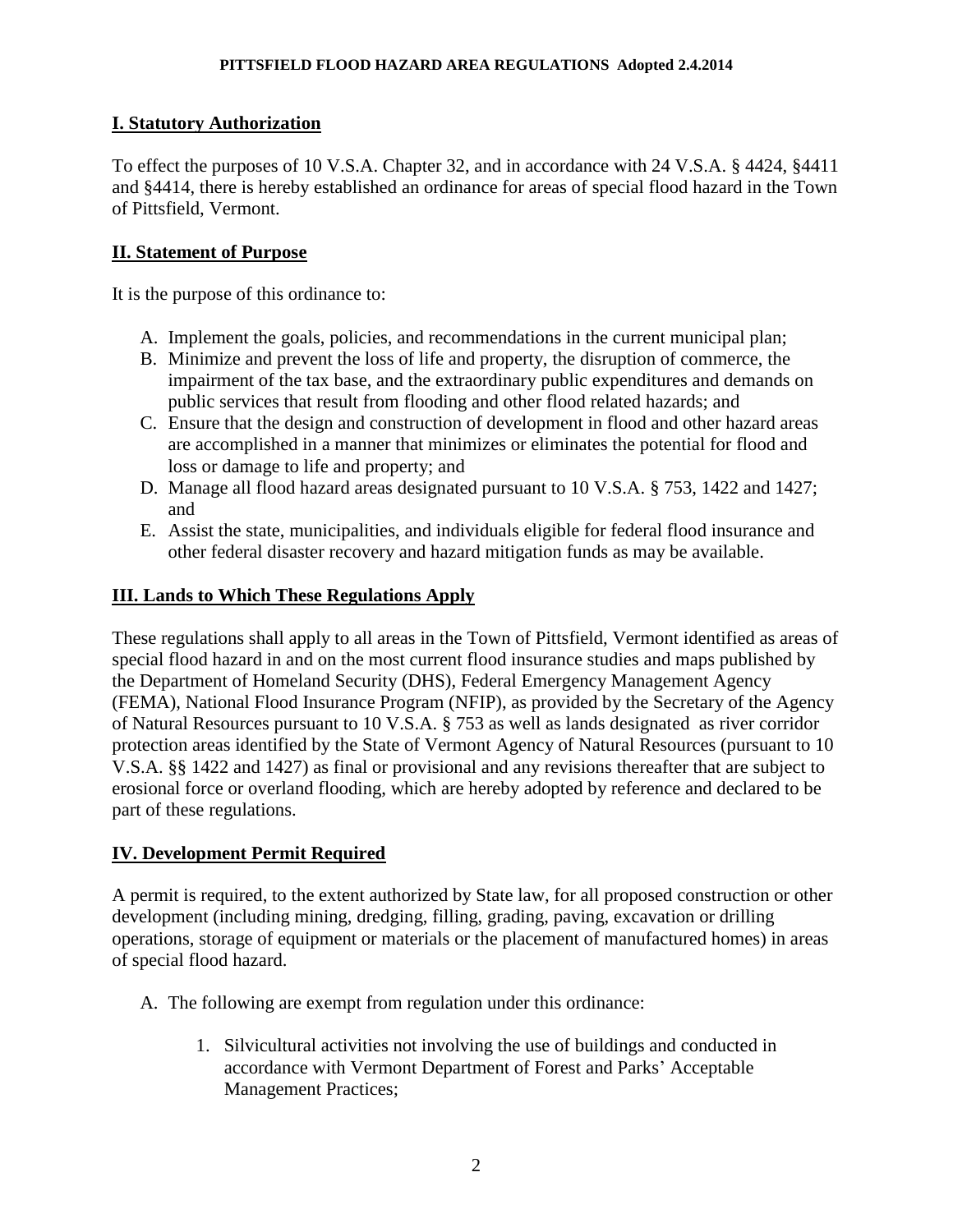- 2. Agricultural activities not involving the use of buildings and conducted in accordance with Vermont Department of Agriculture, Food and Markets' Acceptable Agricultural Practices;
- 3. Recreational vehicles parked outside of the floodway and at least 35 feet from the top of bank, provided they are fully licensed and ready for highway use; and
- 4. Structures or uses not specifically mentioned in this Ordinance that are incidental and/or customary to the use on the lot, are consistent with policies of the Town Plan, and so temporary or minimal in their impact on the public that regulation of them is not required to protect health, safety, welfare or environment. Such uses or structures include, but are not limited to: play equipment, parks, unpaved noncommercial trails and paths, and seasonal decorations. The ZA is empowered to make such determinations when needed, and appeals of these decisions shall be made to the ZBA.
- B. The following activities in the area of special flood hazard and the river corridor protection area but outside the floodway only require an administrative permit from the Administrative Officer:
	- 1. At-grade parking areas and at grade patios that meet requirements in Article VII and are at least 50 feet from the top of bank;
	- 2. Non-enclosed accessory structures such as signs, open fences, or pole sheds without walls, foundations or utilities, that meet requirements in Article VII.
	- 3. Drilling
	- 4. Any improvement, renovation or repair renovation within the existing building footprint, including work below base flood elevation, other than as specifically exempted above, that does not constitute a "substantial improvement" as defined herein, including work below base flood elevation, and replacement of utilities;
	- 5. Decks attached to existing structures with the bottom of support members at least 2 feet above base flood elevation;
	- 6. Enclosed accessory structures that represent a minimal investment and are no greater than 300 square feet; and
	- 7. VT River Corridor Management Program Stream alteration permits
	- 8. Channel management for Stream Alteration Permit Project
	- 9. Demolition: please note that after a disaster, even with FEMA/town approval, removal of a destroyed or damaged structure may result in landowner ineligibly for certain grants, specifically buyouts.
- C. The following activities within the floodway only require an administrative permit from the Administrative Officer once the state and federal permits (if needed) are presented to the ZA:
	- 1. VT River Corridor Management Program Stream alteration permits,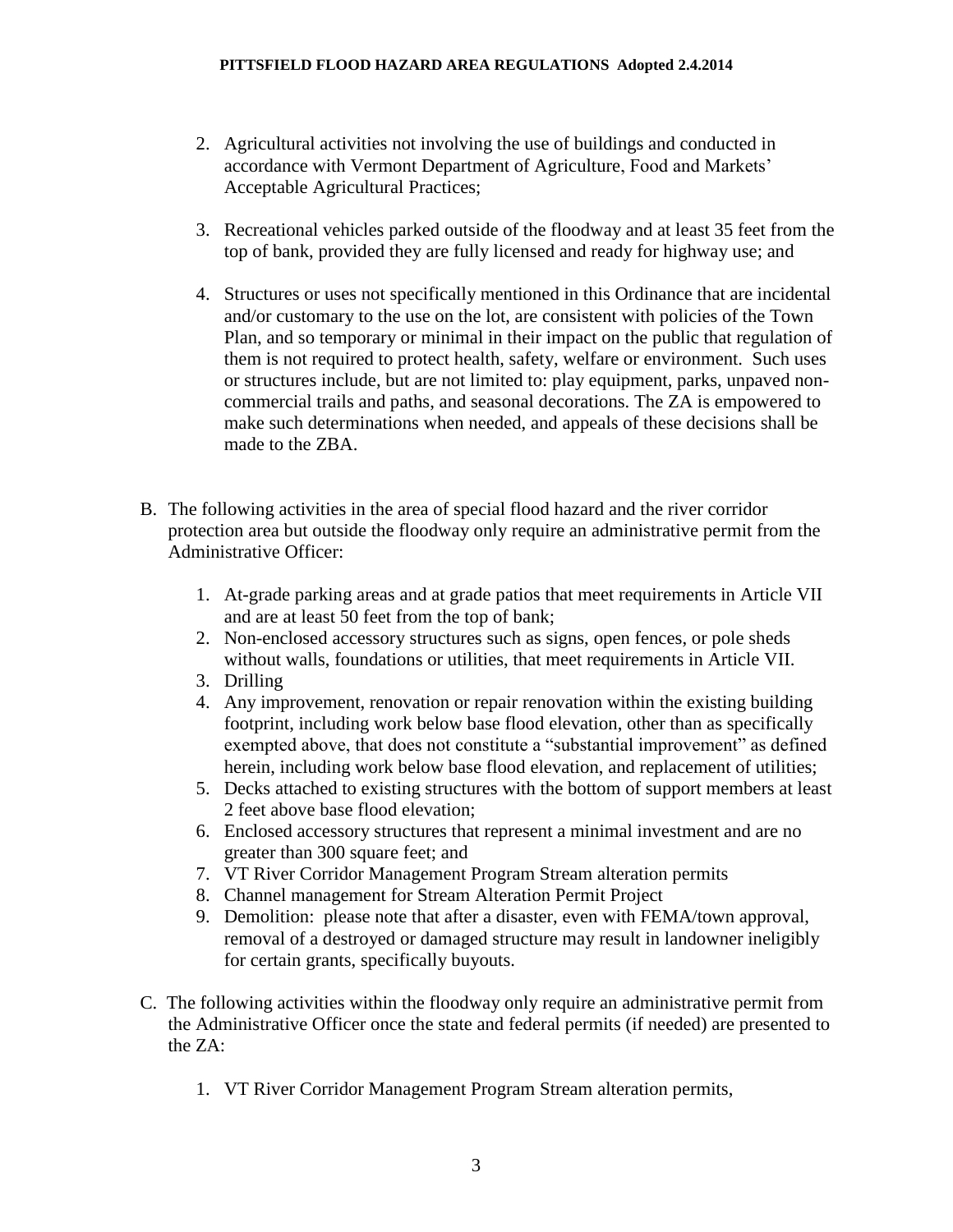- 2. Federal watercourse permits: US Army Corps of Engineers, NRCS Emergency Watershed Program
- 3. Demolition
- D. Prohibited Development in Special Flood Hazard Area and/or River Corridor Protection Area

1. New residential or non-residential structures (including manufactured homes) are prohibited in the River Corridor Protection Area and the SFHA.

2. Accessory structures in the floodway portion of the SFHA; and Accessory Structures >1000 sf in the River corridor protection area and SFHA

- 3. Storage or junk yards;
- 4. New fill except as necessary to elevate structures above the base flood elevation and to complete permitted stream alteration and other ANR approved projects;

5. Critical facilities such as fire stations and shelters are prohibited in all areas affected by mapped flood hazards; and,

6. Modifying enclosures below the lowest floor that allow for the entry and exit of floodwaters

- 7. All development not exempted, permitted, or conditionally permitted
- E. Conditional use approval by the Development Review Board, prior to the issuance of an administrative permit by the Administrative Officer, is required for a development not exempted or permitted, including:
	- 1. Substantial improvement of existing buildings,
	- 2. Minor improvements to existing buildings outside of the building footprint
	- 3. Any fill or excavation,
	- 4. Storage of materials
	- 5. Grading resulting in changes in topography
	- 6. Minor improvement to existing structures within the building envelope in the floodway

All development and subdivisions shall be reviewed to assure that such proposals comply with the standards in VII; minimize potential flood damage; public facilities and utilities such as sewer, gas, electrical, and water systems are constructed so as to minimize flood damage; and adequate drainage is provided to reduce exposure to flood hazards.

# <span id="page-4-0"></span>**V. Procedures**

A. Unless already established, there is hereby established an Administrative Officer and Development Review Board. If a Board of Adjustment or Development Review Board is already established then it shall also be the Flood Hazard Review Board.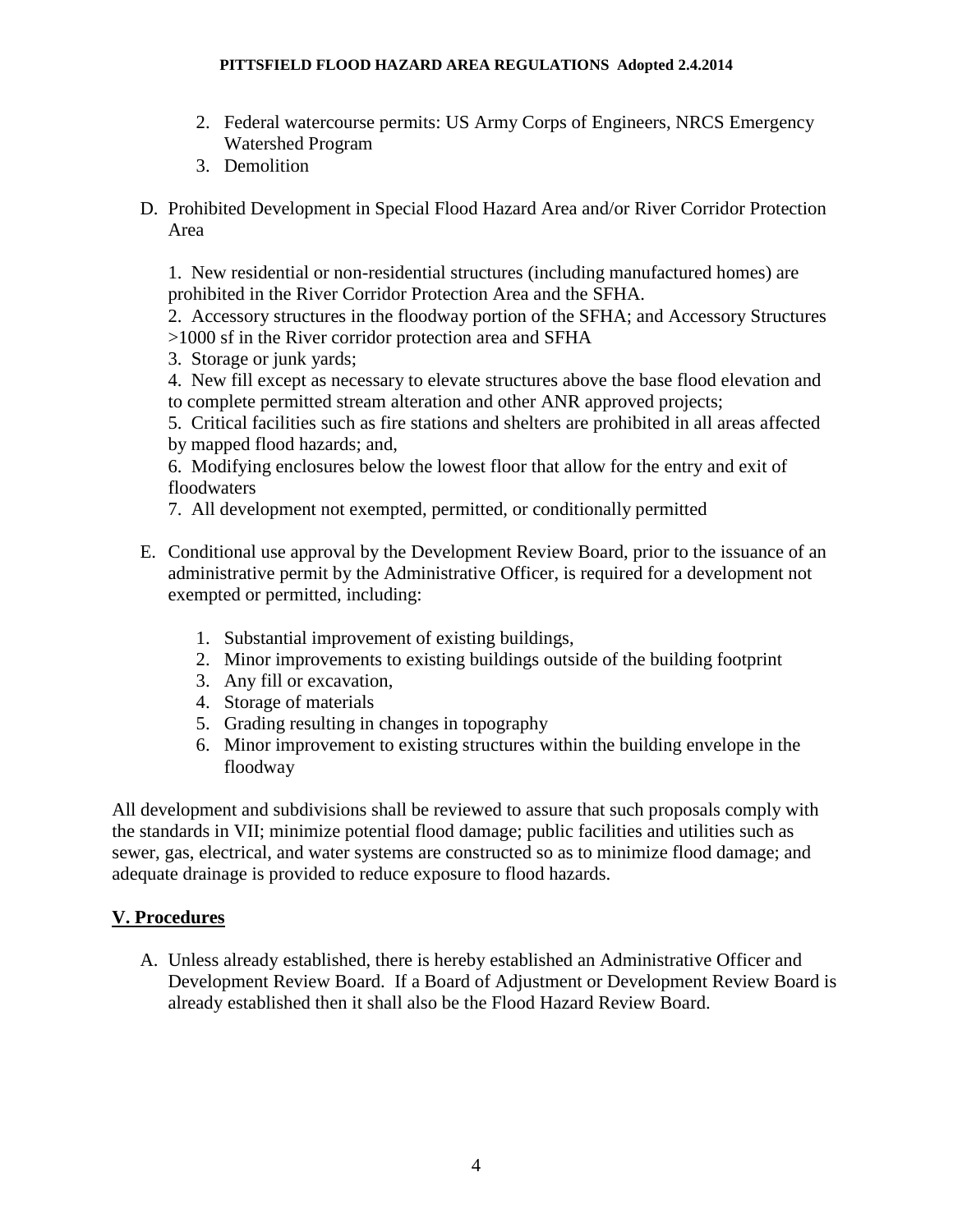#### B. Referrals

Prior to acting on any permit, a copy of the application and supporting information shall be submitted by the Administrative Officer to the State National Flood Insurance Program Coordinator at the Vermont Agency of Natural Resources, Department of Environmental Conservation, River Management Section in accordance with 24 V.S.A. § 4424. A permit will only be considered complete and ready for action, including a conditional use hearing, following receipt of comments from the Agency or the expiration of 30 days from the date the application was mailed to the Agency, whichever is sooner.

For any permit involving the alteration or relocation of a watercourse, the Administrative Officer shall notify adjacent communities, the Administrator of the National Flood Insurance Program, and the Stream Alteration Engineer at the Vermont Agency of Natural Resources, Department of Environmental Conservation, River Management Section at least 30 days prior to issuing any permit.

# C. Effect

Each permit issued shall contain a statement of the period of time within which an appeal may be taken and shall require posting of a notice of permit on a form prescribed by the municipality within view from the public right-of-way most nearly adjacent to the subject property until the time for appeal in has passed. No permit issued pursuant to this section shall take effect until 15 days after issuance, or in the event that a notice of appeal a decision by the Administrative Officer or Flood Hazard Review Board is properly filed, no such permit shall take effect until adjudication of that is complete.

Each permit shall be valid for a period of two years, after which time if no substantial development has occurred it shall be deemed void.

# D. Filing

Within three days following the issuance of a permit, the Administrative Officer shall:

- 1. Deliver a copy of the permit and any accompanying conditional approval to the listers of the municipality; and
- 2. Post a copy of the permit in at least one public place in the municipality until the expiration of 15 days from the date of issuance of the permit.
- 3. Within 30 days after a permit has been issued or within 30 days of the issuance of any notice of violation, the Administrative Officer shall:
	- a) deliver the original or a legible copy of the permit, or notice of permit, and any approvals to the town clerk for recording in the land records as provided in subsection 24 VSA, section 1154(a); and
	- b) file a copy of the permit and any approvals in the Town office in a location where all municipal land use permits shall be kept.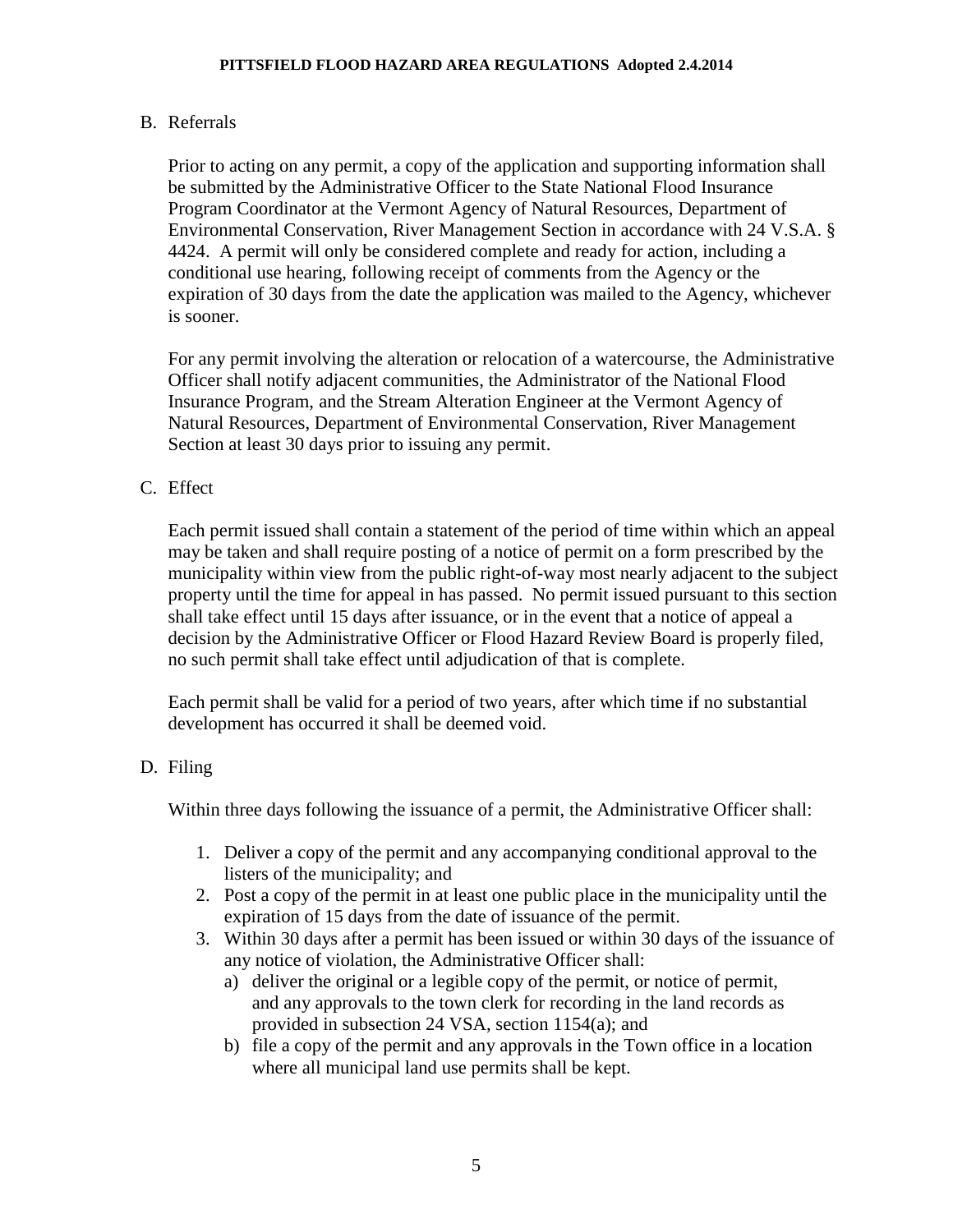- 4. The Administrative Officer shall properly file and maintain a record of:
	- a) All permits issued and denied for development in areas of special flood hazard;
	- b) An elevation certificate or LOMA (consistent with the datum of the elevation on the NFIP maps for the community) of the lowest floor, including basement, of all new or substantially improved buildings (not including accessory buildings) in the special flood hazard area;
	- c) All floodproofing certifications required under this regulation; and
	- d) All decision of the Board (including variance actions and violations), and all supporting findings, conclusions and conditions.
	- e) Other required permits
- E. Conditional Use Hearing

Proposed developments needing conditional use approval prior to the issuance of a permit must have a warned public hearing. Any public notice for a warned public hearing shall be given not less than 15 days after the required submittal to federal and state agencies, and not less than 15 days prior to the date of the public hearing by all the following:

- 1. Publication of the date, place, and purpose of the hearing in The Rutland Herald.
- 2. Posting of the same information in three or more public places within the municipality in conformance with location requirements of 1 V.S.A. § 312(c)(2), including posting within view from the public right-of-way most nearly adjacent to the property for which an application is made.
- 3. Written notification to the applicant and to owners of all properties adjoining the property subject to development, without regard to any public right-of-way. The notification shall include a description of the proposed project and shall be accompanied by information that clearly informs the recipient where additional information may be obtained, and that participation in the local proceeding is a prerequisite to the right to take any subsequent appeal.

The applicant shall be required to bear the cost of the public warning and the cost and responsibility of notification of adjoining landowners. The applicant shall be required to provide a copy of the warning, and demonstrate proof of the posting and of delivery to adjoining landowners either by certified mail, return receipt requested, or by written notice hand delivered or mailed to the last known address supported by a sworn certificate of service.

The Flood Hazard Review Board may recess the proceedings on any application pending submission of additional information. The Board should close the evidence promptly after all parties have submitted the requested information, adjourn the hearing, and may deliberate prior to issuing its decision.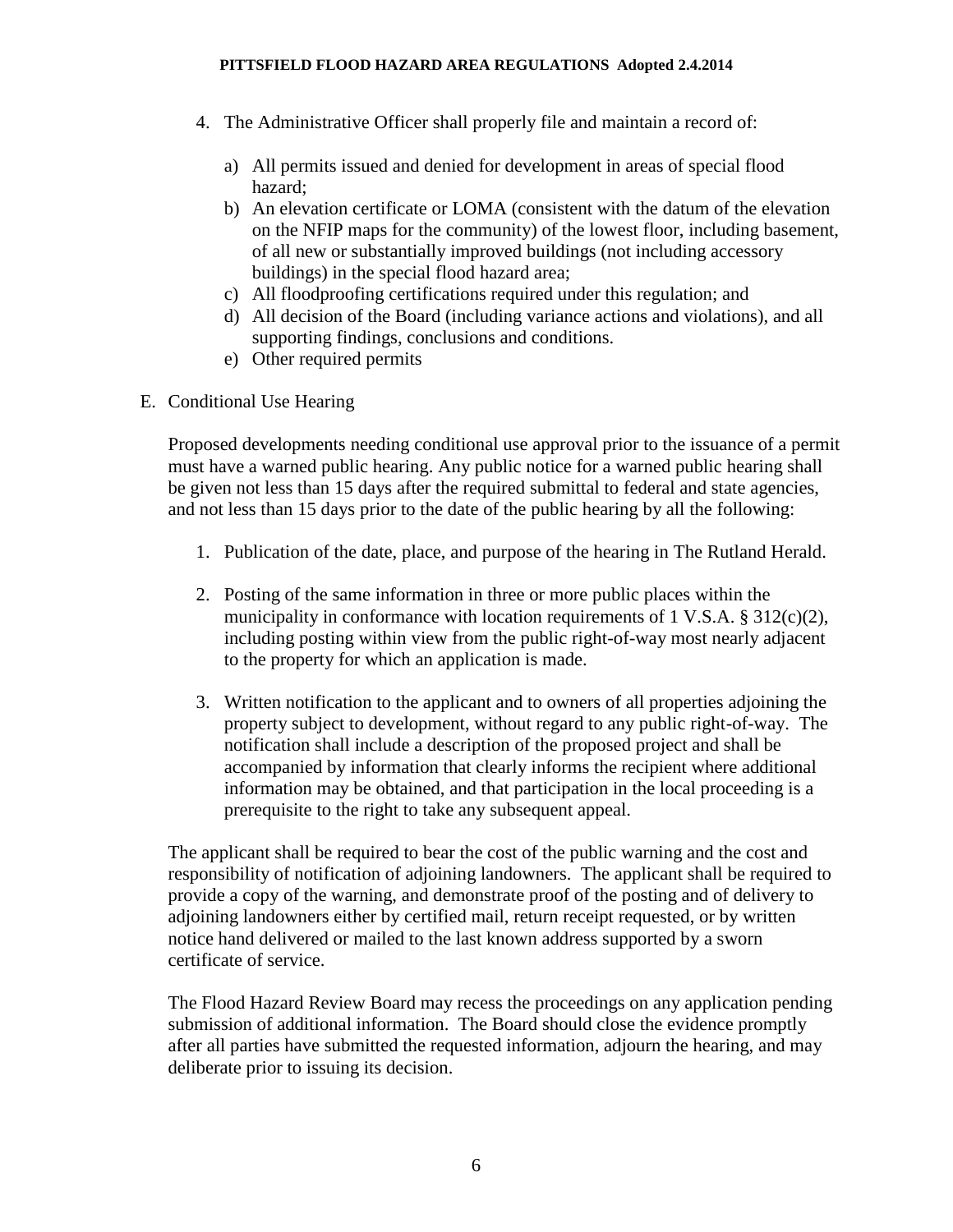#### E. Decisions

Decisions by the Administrative Officer to approve or deny an application shall be issued in writing within 30 days of a complete application, and shall include a statement of the factual bases on which the conclusions were made. Applications that cannot be approved until a conditional approval has been given shall be deemed incomplete and referred to the Board. Applications that cannot be approved in compliance with this ordinance shall be denied. Decisions of the Administrative officer can be appealed as below.

Decisions of the Flood Hazard Review Board for variance or conditional use approval shall be issued in writing within 45 days after the adjournment of the final hearing. Failure to issue a decision within this period shall be deemed approval and shall be effective on the 46th day. Conditional use approvals shall include a statement of the factual bases on which the Board has made its conclusions regarding how the proposed development will meet the development standards, and a statement of the conclusions. In rendering a decision in favor of the applicant, the Board may attach additional reasonable conditions and safeguards as it deems necessary to implement the purposes of this ordinance and the municipal plan then in effect. The Board may provide for the conditioning of permit issuance on the submission of a bond, escrow account, or other surety in a form acceptable to the legislative body of the municipality to assure one or more of the following: the completion of the project, adequate stabilization, or protection of public facilities that may be affected by a project.

Any decision to grant conditional use approval shall be sent by certified mail within the 45 day period to the applicant, and the appellant in matters on appeal. Copies of the decision shall also be mailed to every person or body appearing and having been heard at the hearing and a copy of the decision shall be filed with the Administrative Officer and the clerk of the municipality as a part of the public records of the municipality.

F. Appeals

An interested person may appeal any decision or act taken by the Administrative Officer by filing a notice of appeal with the chairperson of the Development Review Board or with the Pittsfield Town Clerk. This notice of appeal must be filed within 15 days of the date of that decision or act, and a copy of the notice of appeal shall also be filed with the Administrative Officer. A notice of appeal shall be in writing and shall include the name and address of the appellant, a brief description of the property with respect to which the appeal is taken, a reference to the regulatory provisions applicable to that appeal, the relief requested by the appellant, and the alleged grounds why the requested relief is believed proper under the circumstances.

# <span id="page-7-0"></span>**VI. Maps, Base Flood Elevations and Floodway Limits**

A. Where available, base flood elevations and floodway limits (or data from which a community can designate regulatory floodway limits) provided by the National Flood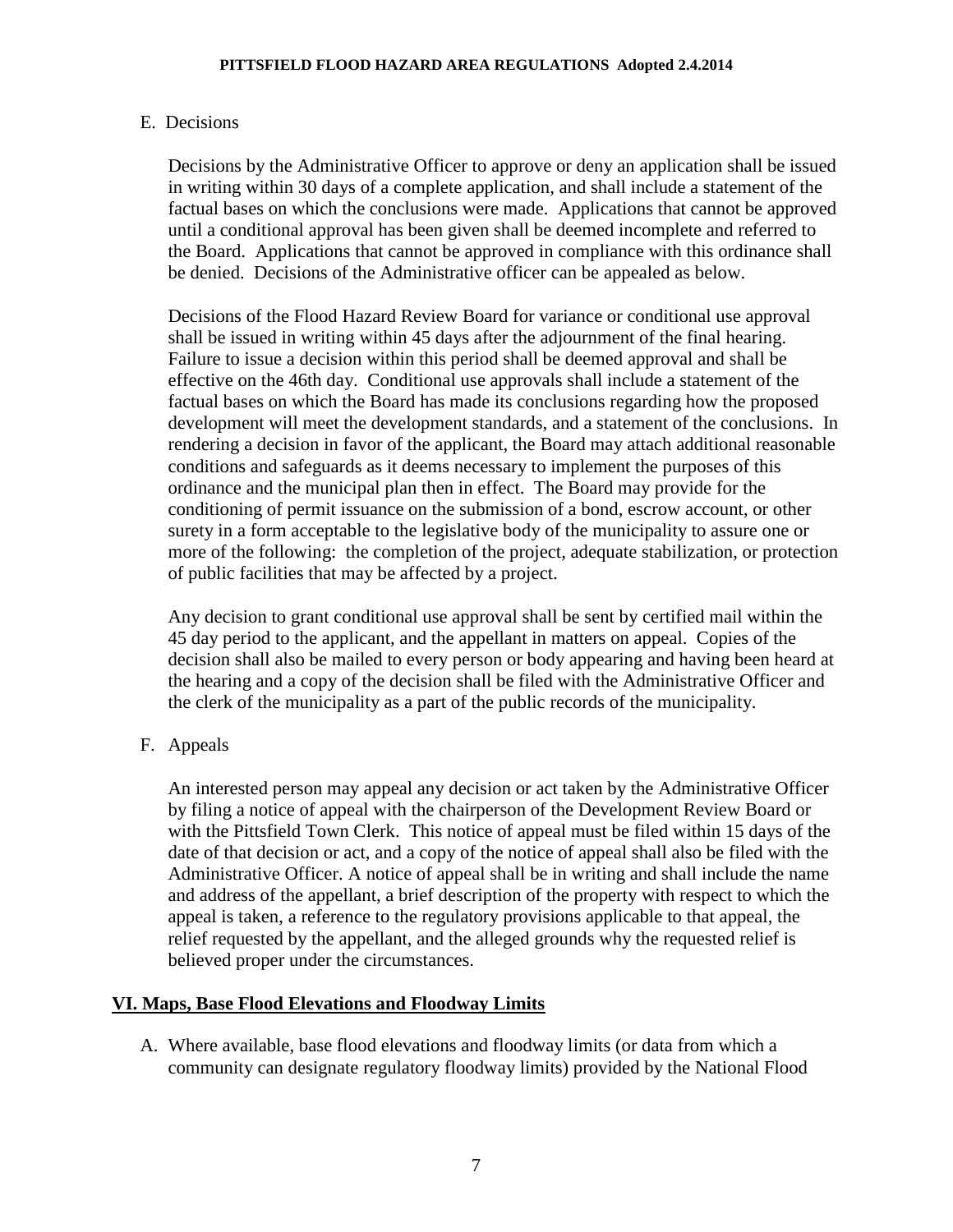Insurance Program in the Flood Insurance Study and accompanying maps shall be used to administer and enforce these regulations.

- B. In areas where base flood elevations and floodway limits have not been provided by the National Flood Insurance Program in the Flood Insurance Study and accompanying maps, base flood elevations and floodway data provided by FEMA or available from State or Federal agencies or other sources, shall be obtained and utilized to administer and enforce these regulations. If no data are available from existing sources it is the responsibility of the applicant to determine the base flood elevation.
- C. Until a regulatory floodway has been designated, no new construction, substantial improvements, or other development shall be permitted unless it is demonstrated that the cumulative effect of the proposed development, when combined with all other existing development and anticipated development will not increase the water surface elevation of the base flood more than 1.00 foot at any point within the community.
- D. The information presented on any maps, or contained in any studies, adopted by reference, is presumed accurate.

If uncertainty exists with respect to the boundaries of the Special Flood Hazard Area or the floodway, the location of the boundary shall be determined by the Zoning Administrator (ZA). If the applicant disagrees with the determination made by the ZA, a Letter of Map Amendment from FEMA shall constitute proof.

If uncertainty exists with respect to the boundaries of the River Corridor Protection Area, the location of the boundary shall be determined by the ZA. If the applicant disagrees with the determination made by the ZA, a letter of determination from the Vermont Agency of Natural Resources shall constitute proof.

# <span id="page-8-0"></span>**VII. Development Standards**

- <span id="page-8-1"></span>A. Floodway Areas
	- 1. Development, or any encroachments, except for minor improvements to existing structures within the building footprint or relating to bridges, culverts, roads, stabilization projects, public utilities, or health and safety measures, within the regulatory floodway (as determined by Section VI.B) is prohibited. Such exceptions require conditional use approval prior to permitting and must comply with the standards in VII.B, demonstrating through hydrologic and hydraulic analyses performed and certified in accordance with standard engineering practice by a registered professional engineer that the proposed development will result in no increase in flood levels during the occurrence of the base flood and not increase any risk to surrounding properties, facilities, or structures from erosion or flooding.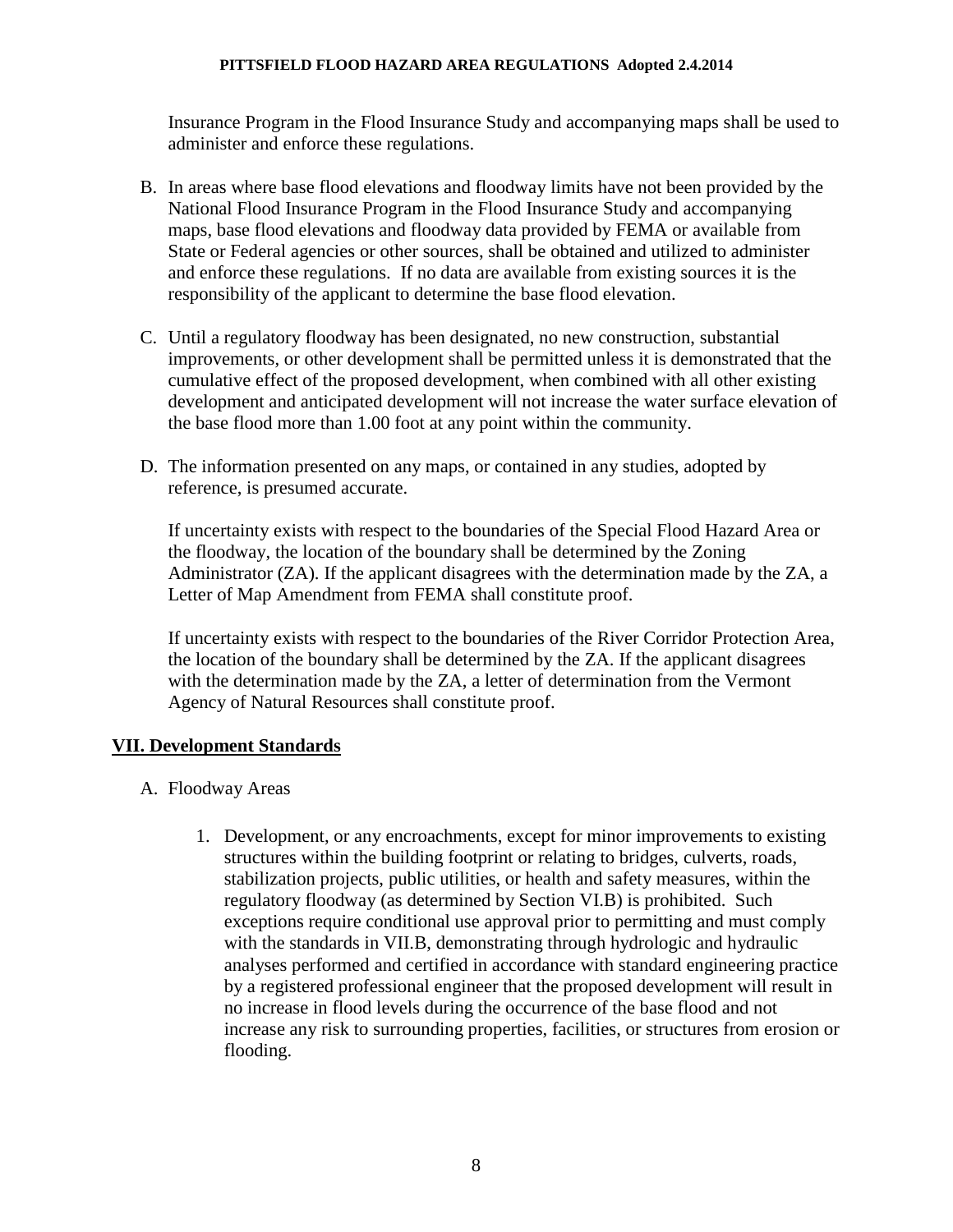- 2. Public utilities may be placed underground, and the analyses may be waived, where a registered professional engineer certifies that there will be no change in grade and the utilities will be adequately protected from scour.
- 3. Junkyards and storage facilities for floatable materials, chemicals, explosives, flammable liquids, or other hazardous or toxic materials, are prohibited within the floodway.
- <span id="page-9-0"></span>B. Special Flood Hazard Areas Outside of the Floodway
	- 1. All Development All development shall be reasonably safe from flooding and shall not decrease the distance between any existing primary buildings' footprint and streams; and:
		- a) designed (or modified) and adequately anchored to prevent flotation, collapse, or lateral movement of the structure during the occurrence of the base flood,
		- b) constructed with materials resistant to flood damage,
		- c) constructed by methods and practices that minimize flood damage, and
		- d) constructed to provide adequate drainage to reduce exposure to flood hazards;
		- e) constructed with electrical, heating, ventilation, plumbing and air conditioning equipment and other service facilities that are designed and/or located so as to prevent water from entering or accumulating within the components during conditions of flooding at least one foot above the base flood elevation. (see FEMA technical bulletins for information)
		- f) constructed to minimize damage to proposed development and to public facilities
		- g) constructed so as to minimize conflict with changes in channel location over time and;
		- h) Fuel tanks shall be at least one foot above BFE and be securely anchored or be placed underground.
	- 2. Residential Development:
		- a) New principal structures and new net fill are prohibited. Replacement structures with no increase in footprint are allowed as under substantial improvements, however replacement structures must be relocated on the lot outside of the flood hazard zone, or as close to this as possible to better reduce flood risk. In such situations, the Zoning Board of Adjustment may waive other general district setbacks as needed in order to achieve the greatest public safety.
		- b) Existing buildings to be substantially improved that are located in Zones A, A1-30 and AE shall have the lowest floor, including basement, elevated to at least one foot above the base flood elevation.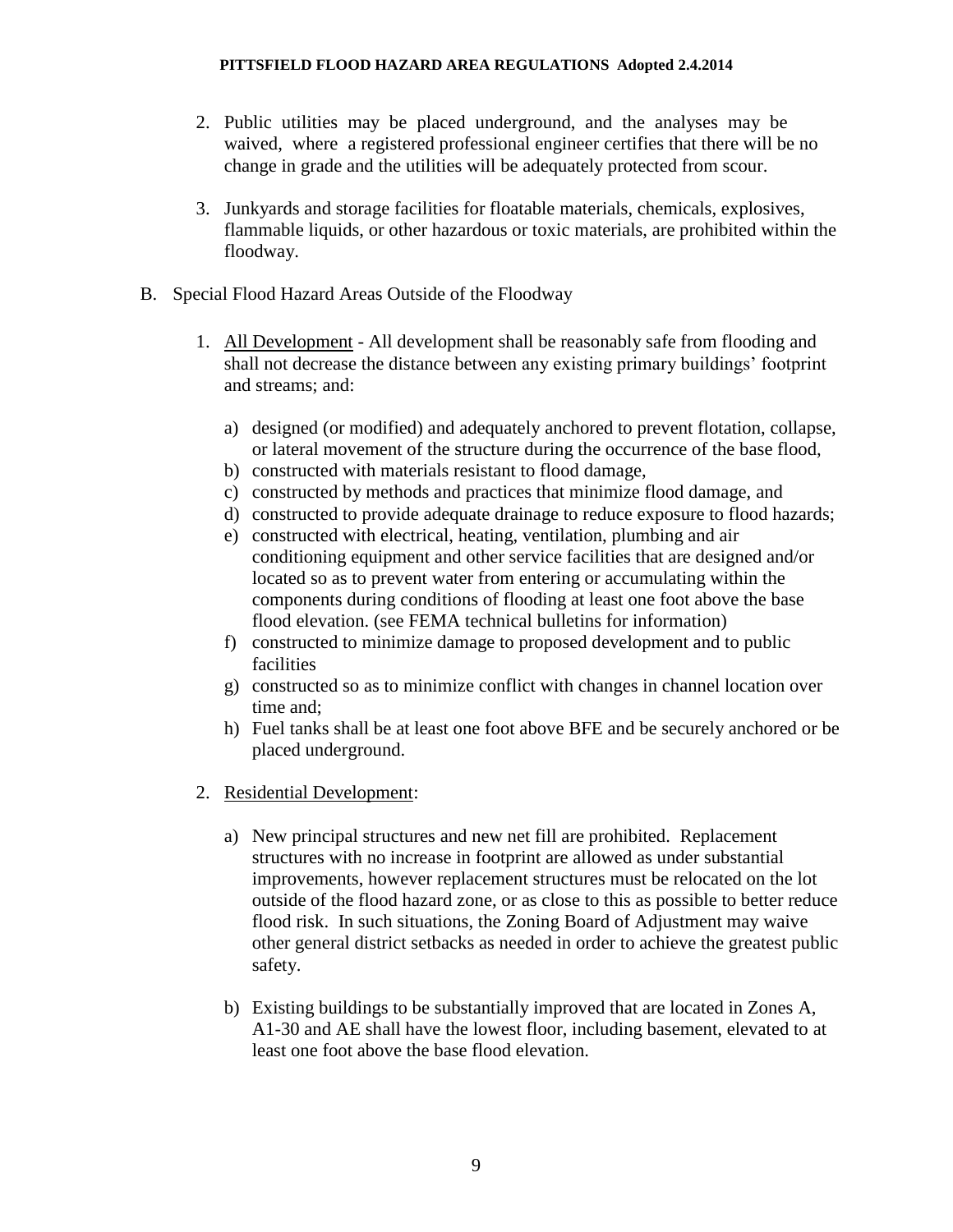- c) Manufactured homes to be placed and existing manufactured homes to be substantially improved that are:
	- i. located in a new manufactured home park or subdivision, outside of a manufactured home park or subdivision, in an expansion to an existing manufactured home park or subdivision, or in a manufactured home park or subdivision which has incurred substantial damage from a flood shall be elevated on a permanent foundation such that the lowest floor of the manufactured home is elevated to at least one foot above the base flood elevation and be securely anchored to an adequately anchored foundation system to resist floatation, collapse, and lateral movement during the occurrence of the base flood.
	- ii. located in an existing manufactured home park, where elevating a replacement home to at least base flood elevation is not possible, the lowest floor shall be supported by reinforced piers or other foundation elements of at least equivalent strength that are no less than 48 inches in height above grade and be securely anchored to an adequately anchored system to resist floatation, collapse, and lateral movement.
- 3. Non-Residential Development:
	- a) New construction located in Zones A, A1-30, and AE shall have the lowest floor, including basement, elevated to at least one foot above the base flood elevation.
	- b) Existing buildings to be substantially improved located in Zones A, A1-30, AE shall have the lowest floor, including basement, elevated to at least one foot above the base flood elevation or together with attendant utility and sanitary facilities be designed so that below the base flood elevation the structure is watertight with walls substantially impermeable to the passage of water and with structural components having the capability of resisting hydrostatic and hydrodynamic loads and effects of buoyancy.
	- c) A permit for a building proposed to be floodproofed shall not be issued until a registered professional engineer or architect has reviewed the structural design, specifications and plans, and has certified that the design and proposed methods of construction are in accordance with accepted standards of practice for meeting the provisions of this subsection.
- 4. Subdivisions:
	- a) New subdivision proposals and other proposed development (including proposals for manufactured home parks and subdivisions) that are greater than 50 lots or 5 acres, whichever is the lesser, shall include base flood elevation data.
	- b) Subdivisions and Planned Unit Developments must be accessible by dry land access outside the special flood hazard area.
	- c) Subdivisions (including manufactured home parks) shall be designed to assure:
		- i. such proposals minimize flood damage within the flood-prone area,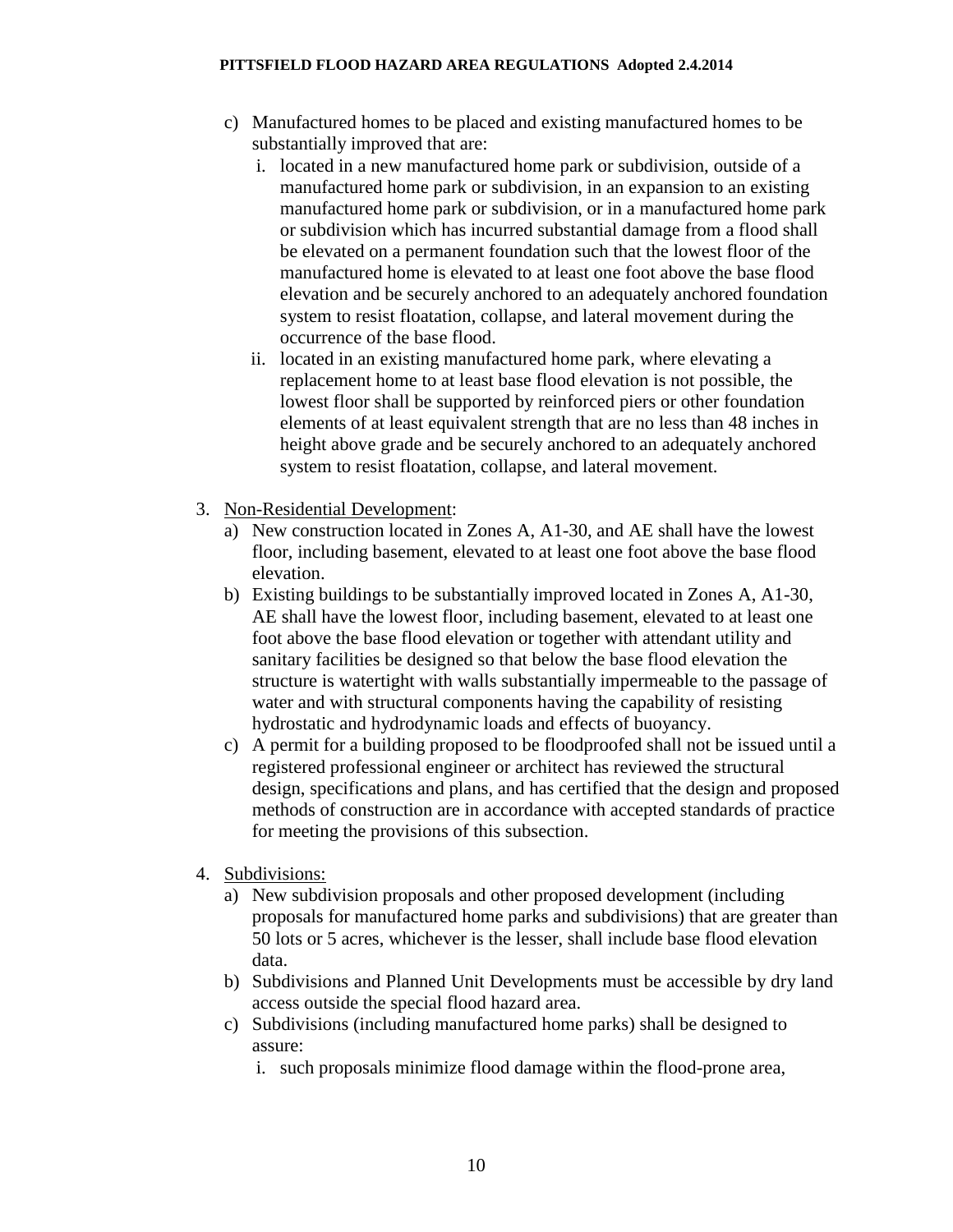- ii. public utilities and facilities, such as sewer, gas, electrical, and water systems are located and constructed to minimize or eliminate flood damage,
- iii. adequate drainage is provided to reduce exposure to flood hazards, and
- iv. any access roads to habitable structures or critical facilities shall be at or above base flood elevations and able to withstand a 100-year event without failure or overtopping.
- 5. Enclosed Areas Below the Lowest Floor:
	- a) Fully enclosed areas below grade on all sides (including below grade crawlspaces and basements) are prohibited.
	- b) Fully enclosed areas above grade shall be:
		- i. used solely for parking of vehicles, building access, or storage and such a condition shall clearly be stated in any permits.
		- ii. designed to automatically equalize hydrostatic flood forces on exterior walls by allowing for the entry and exit of floodwaters.
		- iii. certified by a registered professional engineer or architect or meet or exceed the following minimum criteria: A minimum of two openings having a total net area of not less than one square inch for every square foot of enclosed area subject to flooding shall be provided. The bottom of all openings shall be no higher than one foot above grade. Openings may be equipped with screens, louvers, valves, or other coverings or devices provided that they permit the automatic entry and exit of floodwaters.
- 6. Recreational Vehicles: Recreational Vehicles placed on sites with special flood hazard areas shall be fully licensed and ready for highway use
- 7. Accessory Structures: A small accessory building less than 250 square feet need not be elevated to the base flood elevation provided the building shall meet VII B 1 and B 5:
- 8. Water Supply Systems: New and replacement water supply systems shall be designed to minimize or eliminate infiltration of flood waters into the systems.
- 9. Sanitary Sewage Systems: New and replacement sanitary sewage systems shall be designed to minimize or eliminate infiltration of flood waters into the systems and discharges from the systems into flood waters.
- 10. On-Site Waste Disposal Systems: On-site waste disposal systems shall be located to avoid impairment to them or contamination from them during flooding.
- 11. Watercourse Carrying Capacity: The flood and sediment carrying capacity within any altered or relocated portion of a watercourse shall be maintained.
- 12. Bridges and culverts, which by their nature must be placed in or over the stream, must have a stream alteration permit from the Agency of Natural Resources.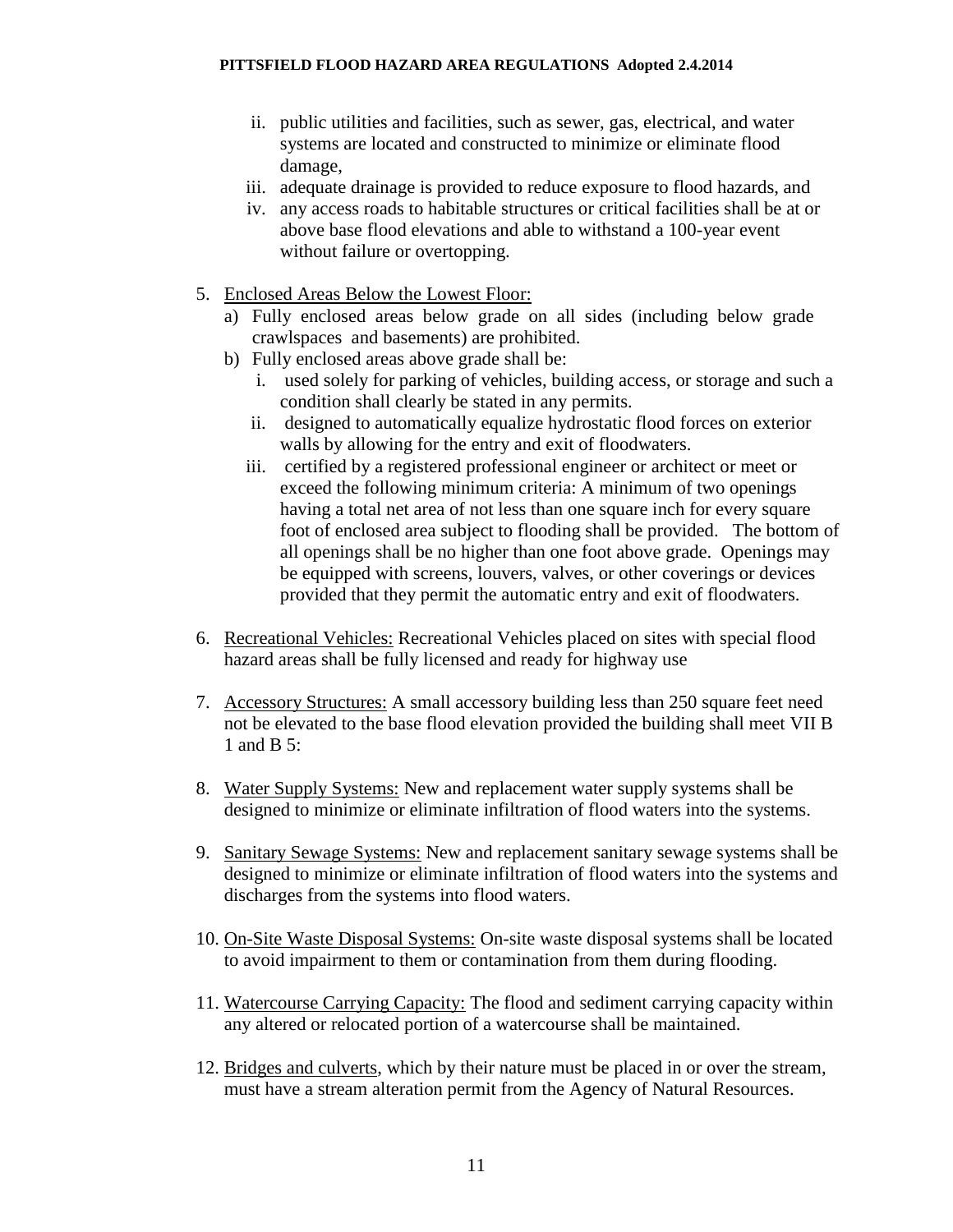- <span id="page-12-0"></span>C. River Corridor Protection Area
	- 1. Improvements to existing structures, and any associated fill as needed to comply with elevation requirements in the Special Flood Hazard Area shall not decrease encroachment between the existing primary building and the top of bank;
	- 2. Accessory structures must not encroach more than the existing primary building's distance to the top of bank and reasonable effort must be made to decrease the encroachment.
	- 3. Development shall not increase the susceptibility of that or other buildings or properties or stream banks to fluvial erosion damage;
	- 4. Development shall not increase the potential of materials being swept onto other lands or into the stream and causing damage to other properties from fluvial erosion;
	- 5. Development shall not cause an undue burden on public services and facilities including roads, bridges, culverts, and emergency service providers during and after fluvial erosion events.
	- 6. Bridge and culvert projects must have a Stream Alteration Permit; and
	- 7. Channel management activities must be authorized by the Agency of Natural Resources.
- <span id="page-12-1"></span>D. Riparian Buffer

A riparian buffer is hereby established along all perennial streams in Pittsfield, as identified on the Vermont Hydrography Dataset, to protect water quality, reduce erosion and protect public safety from flood damage. This area shall include all lands between the tops of banks for such streams, plus 25 feet measured perpendicularly, from the top of the bank.

Notwithstanding any other provision of this bylaw, within such buffer no ground disturbance or placement of structures above or below ground is allowed for regulated uses, except this provision shall not apply to work involving the removal of non-native nuisance species defined as noxious plants by the Vermont Agency of Natural Resources and/or Vermont Department of Agriculture, or work covered as part of a project with: an approved emergency or regular stream alteration permit, a state stormwater permit, a Riparian Buffer Management Plan approved by and in compliance with the Vermont Agency of Natural Resources, or an approved Act 250 permit.

In addition, existing healthy trees 4 inches and over diameter at breast height (dbh) may only be removed in such a manner as to maintain a closed canopy and stumps shall be left in place. Mowed areas may not be established but may be maintained in this area outside of the top of bank.

# <span id="page-12-2"></span>**VIII. Variances to the Development Standards**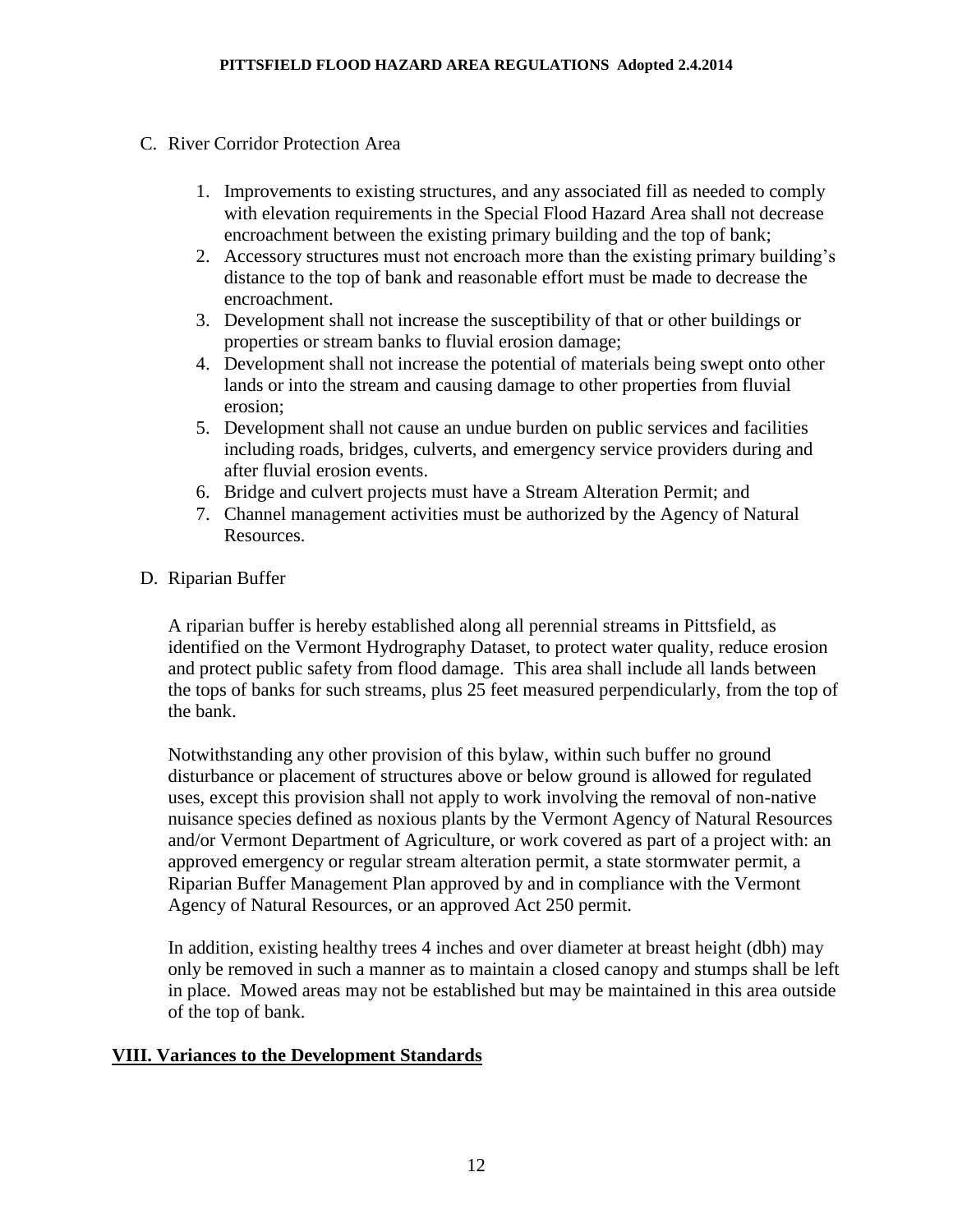- A. Variances shall be granted by the Development Review Board after a hearing noticed in the same manner as for a conditional use and only in accordance with 24 V.S.A. § 4469 and in accordance with the criteria for granting variances found in 44 CFR, Section 60.6, of the National Flood Insurance Program regulations. Any variance issued will inform the applicant in writing over the signature of a community official that the issuance of a variance to construct a structure below the base flood elevation increases risk to life and property and will result in increased flood insurance premiums up to amounts as high as \$25 for \$100 of coverage. Such notification shall be maintained with a record of all variance actions.
- B. Nonconforming Structures and Uses: The Board may, after public notice and hearing, approve the repair, relocation, replacement, or enlargement of a nonconforming structure within a flood hazard area provided that:
	- 1. The proposed development is in compliance with all the Development Standards of this bylaw;
	- 2. A nonconforming structure that is substantially damaged or destroyed may be reconstructed only in circumstances when the structure cannot be relocated to a less hazardous location on the parcel. The lowest floor of the reconstructed structure must be rebuilt to one foot or more above the base flood elevation, and the structure must otherwise comply with all requirements of the National Flood Insurance Program;
	- 3. Nonconforming structures or uses shall be considered abandoned where such structures or uses are discontinued for more than 12 months; and
	- 4. An individual manufactured home lot in an existing manufactured home park that is vacated shall not be considered a discontinuance or abandonment of nonconformity. Replacement manufactured homes must be placed so as to meet the development standards in this bylaw.
- C. A decision in favor of the appellant shall be granted if all the following facts are found, and the supporting findings are specified in the decision:
	- 1. There are unique physical circumstances or conditions, including irregularity, narrowness, or shallowness of lot size or shape, or exceptional topographical or other physical conditions peculiar to the particular property, and that unnecessary hardship is due to these conditions, and not the circumstances or conditions generally created by the provisions of the bylaw in the neighborhood or district in which the property is located;
	- 2. Because of these physical circumstances or conditions, there is no possibility that the property can be developed in strict conformity with the provisions of the bylaw, and that the authorization of a variance is therefore necessary to enable the reasonable use of the property;
	- 3. Unnecessary hardship has not been created by the appellant;
	- 4. The variance, if authorized, will not alter the essential character of the neighborhood or district in which the property is located, substantially or permanently impair the appropriate use or development of adjacent property,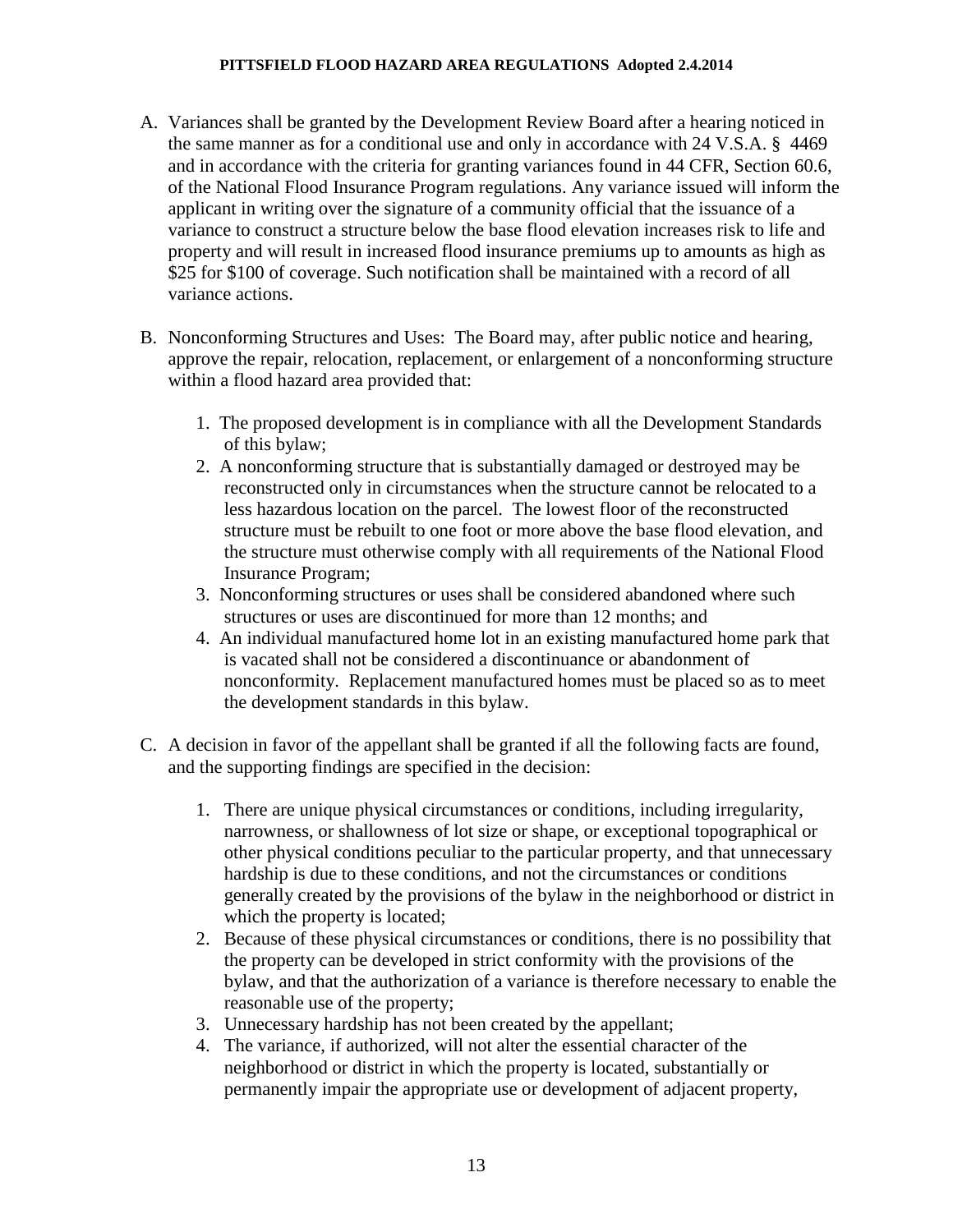reduce access to renewable energy resources, or be detrimental to the public welfare;

- 5. The variance, if authorized, will represent the minimum variance that will afford relief and will represent the least deviation possible from the bylaw and from the plan; and
- 6. The variance will not result in increased flood heights, increased susceptibility to flooding or erosion, additional threats to public safety or infrastructure (including emergency services during flood events), or extraordinary public expense.

# <span id="page-14-0"></span>**IX. Warning of Disclaimer of Liability**

This ordinance does not imply that land outside of the areas of special flood hazard or land use permitted within such districts will be free from flooding or flood damages. This ordinance shall not create liability on the part of the Town of Pittsfield or any town official or employee thereof for any flood damages that result from reliance on this ordinance or any administrative decision lawfully made thereunder.

# <span id="page-14-1"></span>**X. Validity and Severability**

If any portion of this ordinance is held unconstitutional or invalid by a competent court, the remainder of this ordinance shall not be affected.

# <span id="page-14-2"></span>**XI. Precedence of Ordinance**

The provisions of this ordinance shall not in any way impair or remove the necessity of compliance with any other applicable ordinances. Where this ordinance imposes a greater restriction, the provisions of this ordinance shall take precedence over any other ordinance.

# <span id="page-14-3"></span>**XII. Enforcement, Appeals and Penalties**

It shall be the duty of the Administrative Officer to enforce the provisions of this ordinance. In accordance with 24 V.S.A., section 4451, any person who is found to have violated this ordinance shall be fined by the court not more than \$100.00 for each offense. No action may be brought under this section unless such notice as required in has been given as described below in this part. In default of payment of the fine, the violator shall pay double the amount of the fine. Each day that a violation is continued shall constitute a separate offense. All fines collected for the violation of bylaws shall be paid over to the Town of Pittsfield.

Whenever any development occurs contrary to these flood hazard area regulations, the Administrative Officer shall notify the alleged offender of the violation by certified mail to correct the violation. No action may be brought unless the alleged offender has had at least a seven-day warning notice by certified mail. An action may be brought without the seven-day notice and opportunity to cure if the alleged offender repeats the violation after the seven-day notice period and within the next succeeding twelve months. The seven-day warning notice shall state that a violation exists, that the alleged offender has an opportunity to cure the violation within the seven days, that failure to cure may result in loss of flood insurance, and that the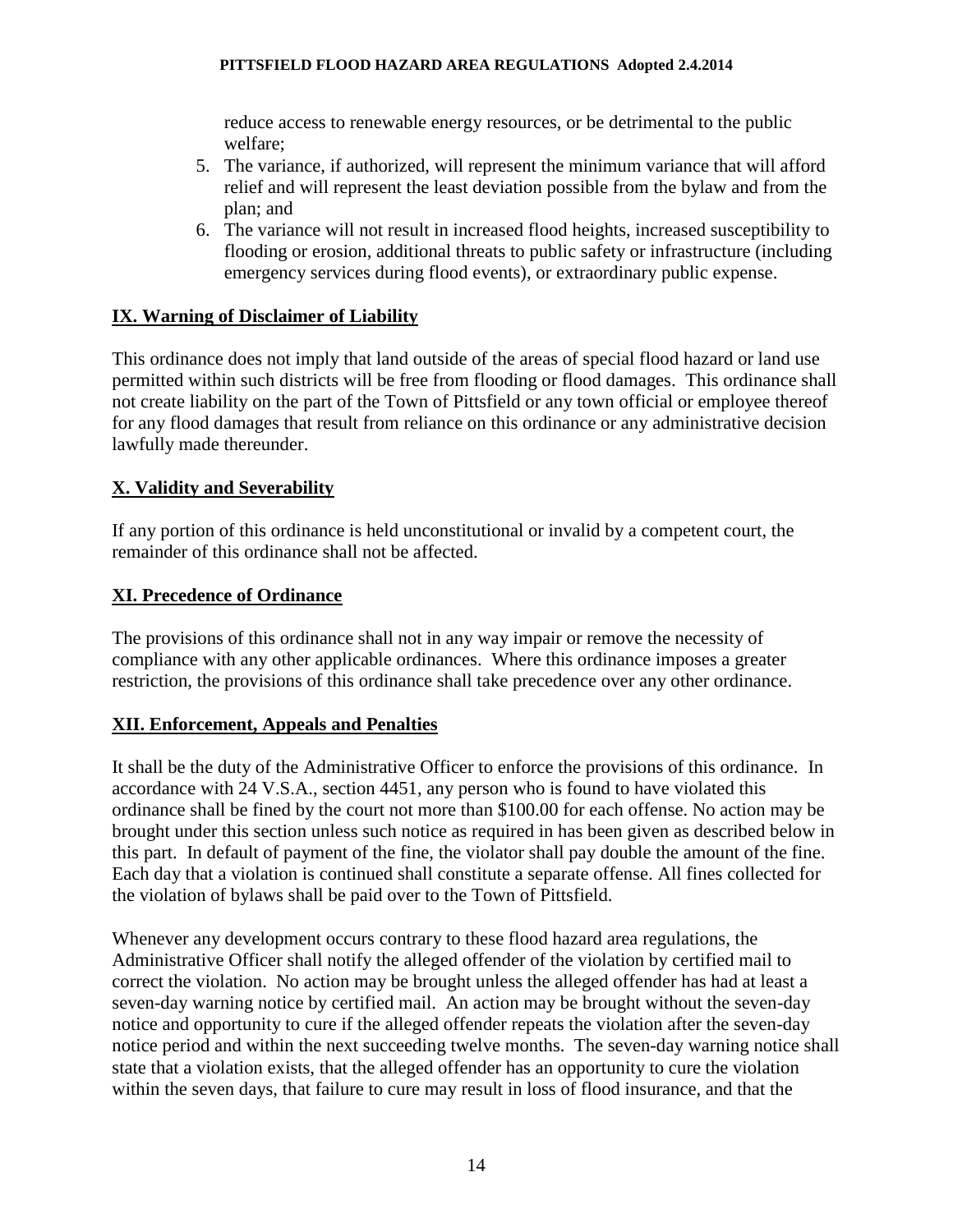alleged offender will not be entitled to an additional warning notice for a violation occurring after the seven days and within the next succeeding 12 months.

If the violation is not remedied within 7 days, or appealed, the Administrative Officer shall file a copy of the notice of alleged violation in the municipal land use permit files, with the Town Clerk for filing in the land records, and shall also mail a copy to the alleged violator, the state NFIP Coordinator and the Administrator of the National Flood Insurance Program. Section 1316 of the National Flood Insurance Act of 1968, as amended, authorizes FEMA to deny flood insurance to a property declared by a community to be in violation of their flood hazard area regulations. The notice shall consist of: (a) the name of the property owner and address or legal description of the property sufficient to confirm its identity or location, (b) a clear and unequivocal declaration that the property is in violation of a cited State or local law, regulation, or ordinance, (c) a clear statement that the public body making the declaration has authority to do so and a citation to that authority, (d) evidence that the property owner has been provided notice of the violation and the prospective denial of insurance, and (e) a clear statement that the declaration is being submitted pursuant to Section 1316 of the National Flood Insurance Act of 1968, as amended.

Violations of the AAP are subject to enforcement under applicable Vermont law including, but not necessarily limited to, the provisions of 6 V.S.A. Section 4812. Such violations in the special flood hazard area and river corridor protection area shall be immediately reported to the Secretary of Agriculture for enforcement, and a copy of the report shall be sent to the VT DEC NFIP Coordinator. Structures that are built with loans or other federal investments will be required to obtain flood insurance. A structure built below the base flood elevation increases risk to life and property and will result in increased flood insurance premiums up to amounts as high as \$25 for \$100 of coverage. Failure to obtain a permit for development in the Special Flood Hazard Area may jeopardize the participation of the town in the National Flood Insurance Program.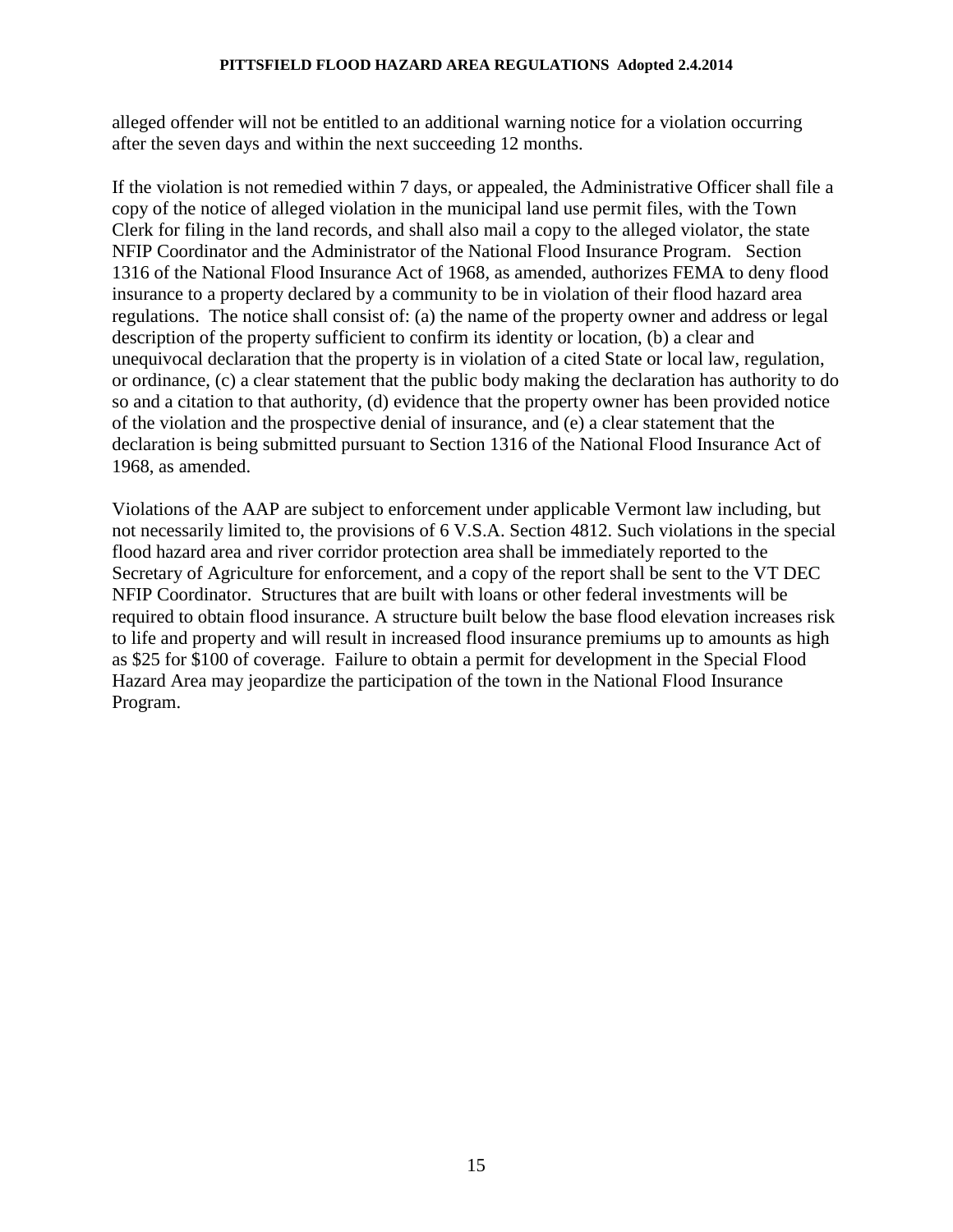# <span id="page-16-0"></span>**XIII. Definitions**

*A Zones* are areas subject to inundation by the 1-percent-annual-chance flood event generally determined using approximate methodologies. Because detailed hydraulic analyses have not been performed, no Base Flood Elevations (BFEs) or flood depths are shown. Mandatory flood insurance purchase requirements and floodplain management standards apply.

*AE Zones* are areas subject to inundation by the 1-percent-annual-chance flood event determined by detailed methods. Base Flood Elevations (BFEs) are shown. Mandatory flood insurance purchase requirements and floodplain management standards apply.

*Accessory Building* is a building or use customarily incidental and subordinate to the principal building or use located on the same lot.

*Appropriate Municipal Panel* means a planning commission performing development review, a board of adjustment, a development review board, or a legislative body performing development review.

**Base Flood** means the flood having a one percent chance of being equaled or exceeded in any given year.

**Base Flood Elevation (BFE)** the height of the base flood, usually in feet, in relation to the National Geodetic Vertical Datum of 1929, the North American Vertical Datum of 1988, or other datum referenced in the Flood Insurance Study report, or average depth of the base flood, usually in feet, above the ground surface.

*Basement* means any area of the building having its floor elevation (below ground level) on all sides.

*Deck* is a covered or uncovered addition to a building, attached to the building, and supported by such attachment and/or columns but lacking solid walls. Decks are counted in footprint and setback calculations.

*Development* means any man-made change to improved or unimproved real estate, including but not limited to buildings or other structures, mining, dredging, filling, grading, paving, excavation or drilling operations or storage of equipment or materials.

*Existing manufactured home park or subdivision* means a manufactured home park or subdivision for which the construction of facilities for servicing the lots on which the manufactured homes are to be affixed (including, at a minimum, the installation of utilities, the construction of streets, and either final site grading or the pouring of concrete pads) is completed before the effective date of the flood hazard management regulations adopted by a community.

*Expansion to an existing manufactured home park or subdivision* means the preparation of additional sites by the construction of facilities for servicing the lots on which the manufacturing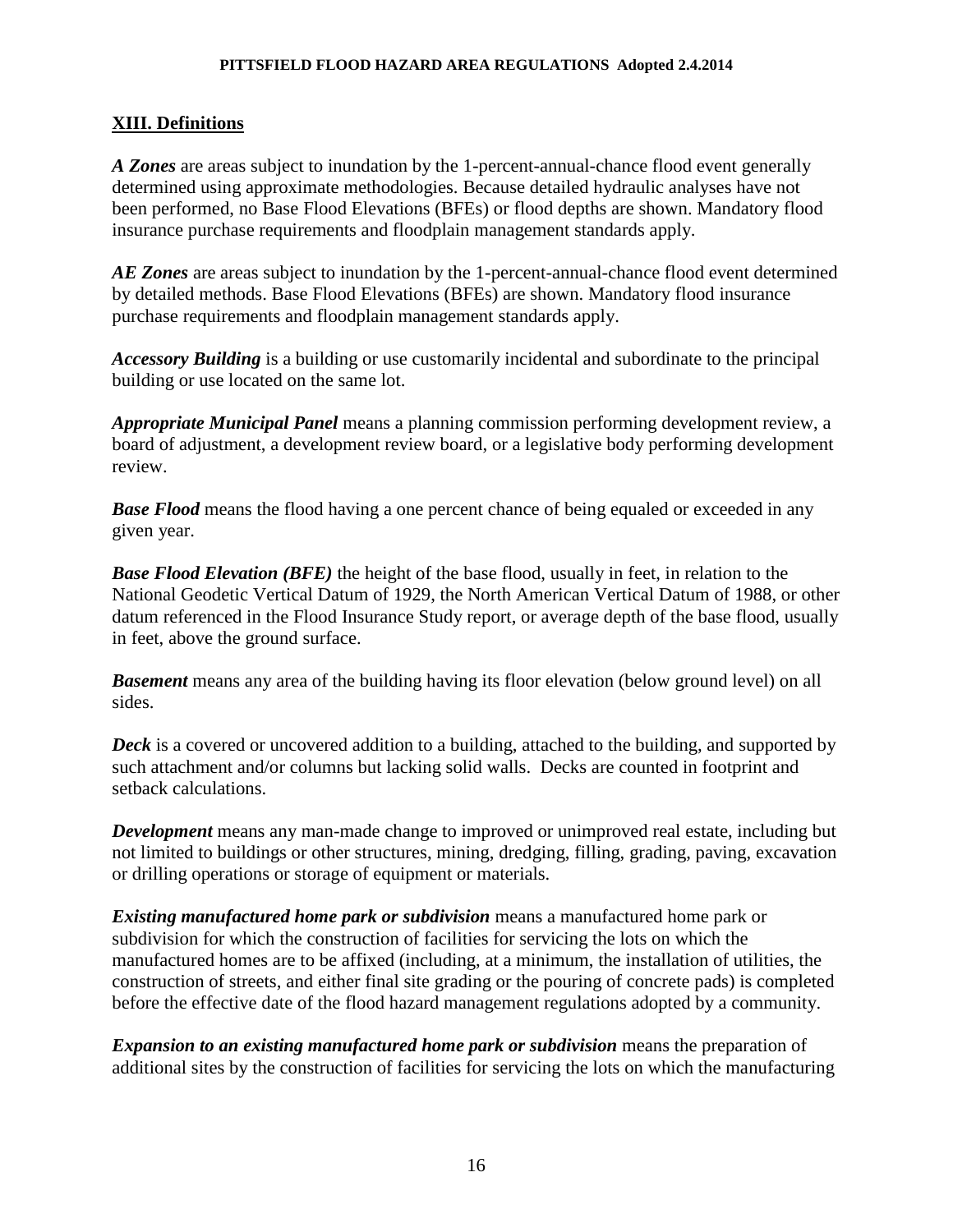homes are to be affixed (including the installation of utilities, the construction of streets, and either final site grading or the pouring of concrete pads).

*Flood* means (a) A general and temporary condition of partial or complete inundation of normally dry land areas from: the overflow of inland or tidal waters; the unusual and rapid accumulation or runoff of surface waters from any source; and mudslides which are proximately caused by flooding and are akin to a river of liquid and flowing mud on the surfaces of normally dry land areas, as when earth is carried by a current of water and deposited along the path of the current. (b) The collapse or subsidence of land along the shore of a lake or other body of water as a result of erosion or undermining caused by waves or currents of water exceeding anticipated cyclical levels or suddenly caused by an unusually high water level in a natural body of water, accompanied by a severe storm, or by an unanticipated force of nature, such as flash flood or abnormal tidal surge, or by some similarly unusual and unforeseeable event which results in flooding.

*Flood Insurance Rate Map (FIRM)* means an official map of a community, on which the Federal Insurance Administrator has delineated both the special hazard areas and the risk premium zones applicable to the community.

*Flood Insurance Study* means an examination, evaluation and determination of flood hazards and, if appropriate, corresponding water surface elevations or an examination, evaluation and determination of mudslide (i.e., mudflow) and /or flood related erosion hazards.

*Floodplain or flood-prone area* means any land area susceptible to being inundated by water from any source (see definition of "flood").

*Flood proofing* means any combination of structural and non-structural additions, changes, or adjustments to structures which reduce or eliminate flood damage to real estate or improved real property, water and sanitary facilities, structures and their contents.

*Floodway (Regulatory in the Town of Pittsfield)* means the channel of a river or other watercourse and the adjacent land areas that must be reserved in order to discharge the base flood without cumulatively increasing the water surface elevation more than one foot at any point.

*Fluvial Erosion* is erosion caused by streams and rivers. Fluvial erosion can be catastrophic when a flood event causes a rapid adjustment of the stream channel size and/or location.

*Footprint* that area covered by the building, regardless of whether that portion touches the ground.

*Historic Structure* means any structure that is: (a) Listed individually in the National Register of Historic Places (a listing maintained by the Department of the Interior) or preliminarily determined by the Secretary of the Interior as meeting the requirements for individual listing on the National Register; (b) Certified or preliminarily determined by the Secretary of the Interior as contributing to the historical significance of a registered historic district or a district preliminarily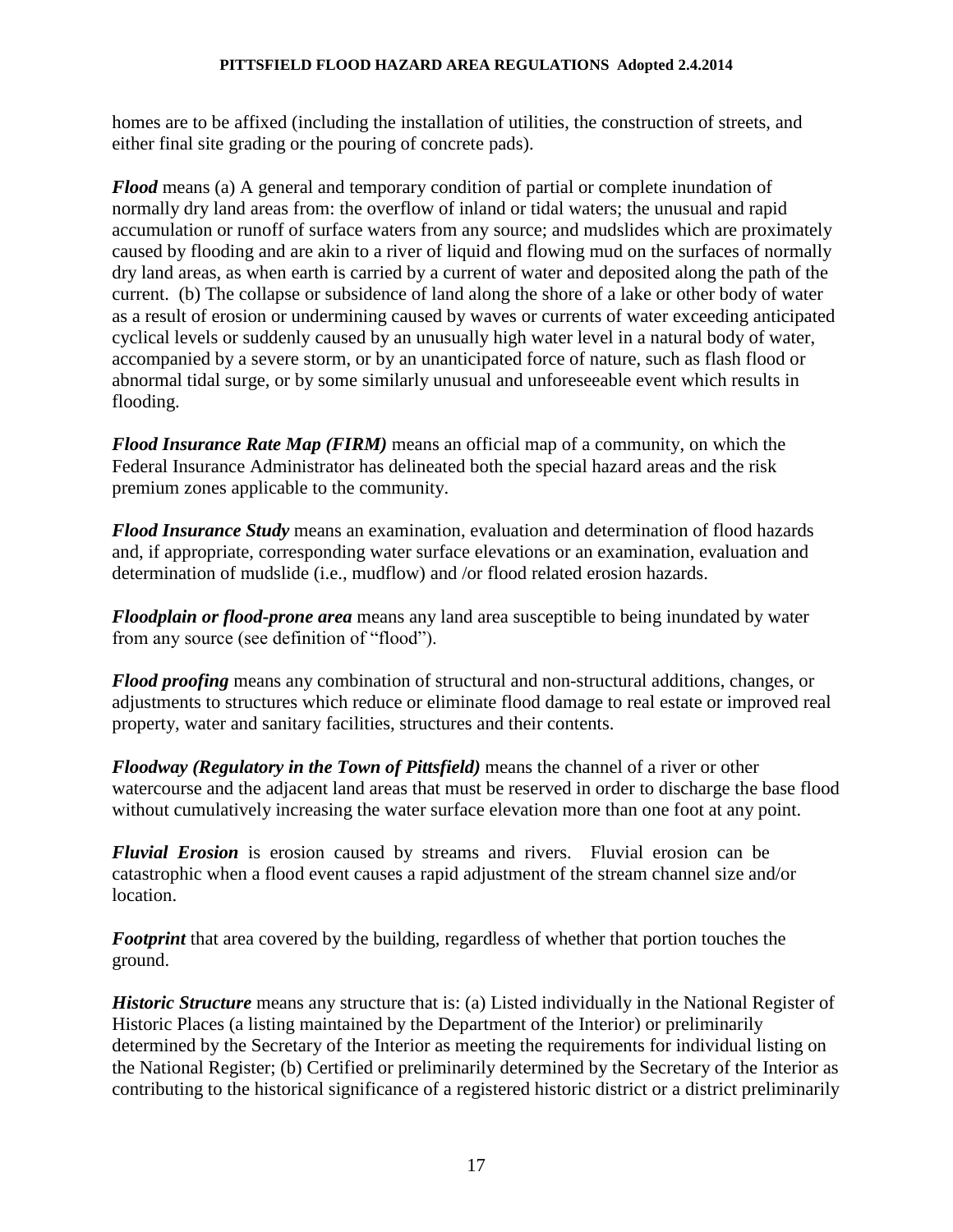determined by the Secretary to qualify as a registered historic district; (c) Individually listed on a state inventory of historic places in states with historic preservation programs which have been approved by the Secretary of the Interior; or (d) Individually listed on a local inventory of historic places in communities with historic preservation programs that have been certified either: (i) By an approved state program as determined by the Secretary of the Interior or (ii) Directly by the Secretary of the Interior in states without approved programs.

*Legislative Body* means the selectboard in the case of a town, the trustees in the case of an incorporated village, and the mayor, alderpersons, and city council members in the case of a city, and the supervisor in the case of an unorganized town or gore.

*Letter of Map Amendment (LOMA***)** is a letter issued by the Federal Emergency Management Agency officially removing a structure or lot from the flood hazard zone based on information provided by a certified engineer or surveyor. This is used where structures or lots are located above the base flood elevation and have been inadvertently included in the mapped special flood hazard area.

*Lowest Floor* means the lowest floor of the lowest enclosed area, including basement. An unfinished or flood resistant enclosure, usable solely for parking of vehicles, building access or storage in an area other than a basement area is not considered a building's lowest floor; *Provided*, that such enclosure is not built so as to render the structure in violation of the applicable non-elevation design requirements of 44 CFR 60.3.

*Manufactured home* means a structure, transportable in one or more sections, which is built on a permanent chassis and is designed for use with or without a permanent foundation when attached to the required utilities. The term "manufactured home" does not include a "recreational vehicle".

*Manufactured home park or subdivision* means a parcel (or contiguous parcels) of land divided into two or more manufactured home lots for rent or sale.

*New construction* means, for the purposes of determining insurance rates, structures for which the "start of construction" commenced on or after the effective date of an initial FIRM or after December 31, 1974, whichever is later, and includes any subsequent improvements to such structures. For flood hazard management purposes, *new construction* means structures for which the *start of construction* commenced on or after the effective date of the flood hazard management regulation adopted by a community and includes any subsequent improvements to such structures.

*New manufactured home park or subdivision* means a manufactured home park or subdivision for which the construction of facilities for servicing the lots on which the manufactured homes are to be affixed (including at a minimum, the installation of utilities, the construction of streets, and either final site grading or the pouring of concrete pads) is completed on or after the effective date of the flood hazard management regulations adopted by a community.

*Patio* means an at-grade, level, surfaced area that is not elevated on fill.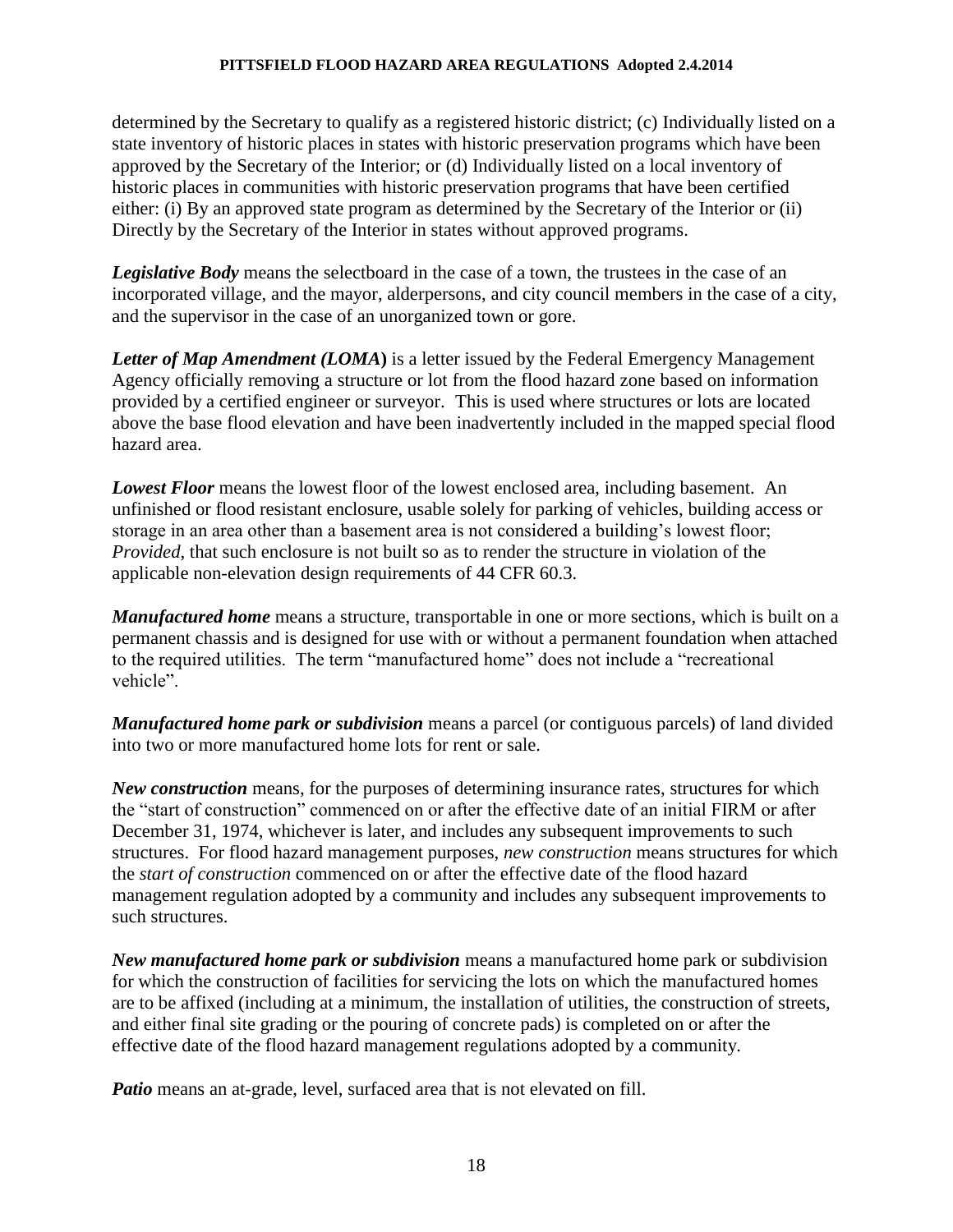*Recreational vehicle* means a vehicle which is: (a) Built on a single chassis; (b) 400 square feet or less when measured at the largest horizontal projection; (c) Designed to be self-propelled or permanently towable by a light duty truck; and (d) Designed primarily not for use as a permanent dwelling but as a temporary living quarters for recreational, camping, travel, or seasonal use.

*Riparian buffer* is the width of land adjacent to lakes or streams between the top of the bank or top of slope or mean water level and the edge of other land uses. Riparian buffers are typically undisturbed areas, consisting of trees, shrubs, groundcover plants, duff layer, and a naturally vegetated uneven ground surface, that protect the waterbody and the adjacent riparian corridor ecosystem from the impact of developed land uses.

*River corridor protection area* means the land area adjacent to a river that is required to accommodate the dimensions, slope, planform, and buffer of the naturally stable channel and that is necessary for the natural maintenance or natural restoration of a dynamic equilibrium condition, and for minimization of fluvial erosion hazards, as delineated by the Agency of Natural Resources in accordance with river corridor protection procedures

*Special Flood Hazard Area* is the land in the floodplain within a community subject to a 1 percent or greater chance of flooding in any given year. The area may be designated a Zone A on the Flood Hazard Boundary Map (FHBM). After detailed ratemaking has been completed in preparation for publication of the Flood Insurance Rate Map (FIRM), Zone A usually is refined into Zones A, AO, AH, A1-30, AE, A99, AR, AR/AI-30, AR/AE, AR/AO, AR/AH, AR/A, VO or V1-30, VE, or V. For purposes of these regulations, the term "special flood hazard area" is synonymous in meaning with the phrase "area of special flood hazard".

*Start of Construction* includes substantial improvement, and means the date the building permit was issued, provided the actual start of construction, repair, reconstruction, rehabilitation, addition placement, or other improvement was within 180 days of the permit date. The actual start means either the first placement of permanent construction of a structure on a site, such as the pouring of slab or footings, the installation of piles, the construction of columns, or any work beyond the stage of excavation; or the placement of a manufactured home on a foundation. Permanent construction does not include land preparation, such as clearing, grading and filling; nor does it include the installation of streets and/or walkways; nor does it include excavation for a basement, footing, piers, or foundations or the erection of temporary forms; nor does it include the installation on the property of accessory buildings, such as garages or sheds not occupied as dwelling units or not part of the main structure. For a substantial improvement, the actual start of construction means the first alteration of any wall, ceiling, floor, or other structural part of a building, regardless whether that alteration affects the external dimensions of the building.

*Structure* means, for flood hazard management purposes, a walled and roofed building, including a gas or liquid storage tank, that is principally above ground, as well as a manufactured home. *Structure*, for insurance purposes, means: (a) A building with two or more outside rigid walls and a fully secured roof, that is affixed to a permanent site; (b) A manufactured home ("a manufactured home," also known as a mobile home, is a structure: built on a permanent chassis, transported to its site in one or more sections, and affixed to a permanent foundation); or (c) A